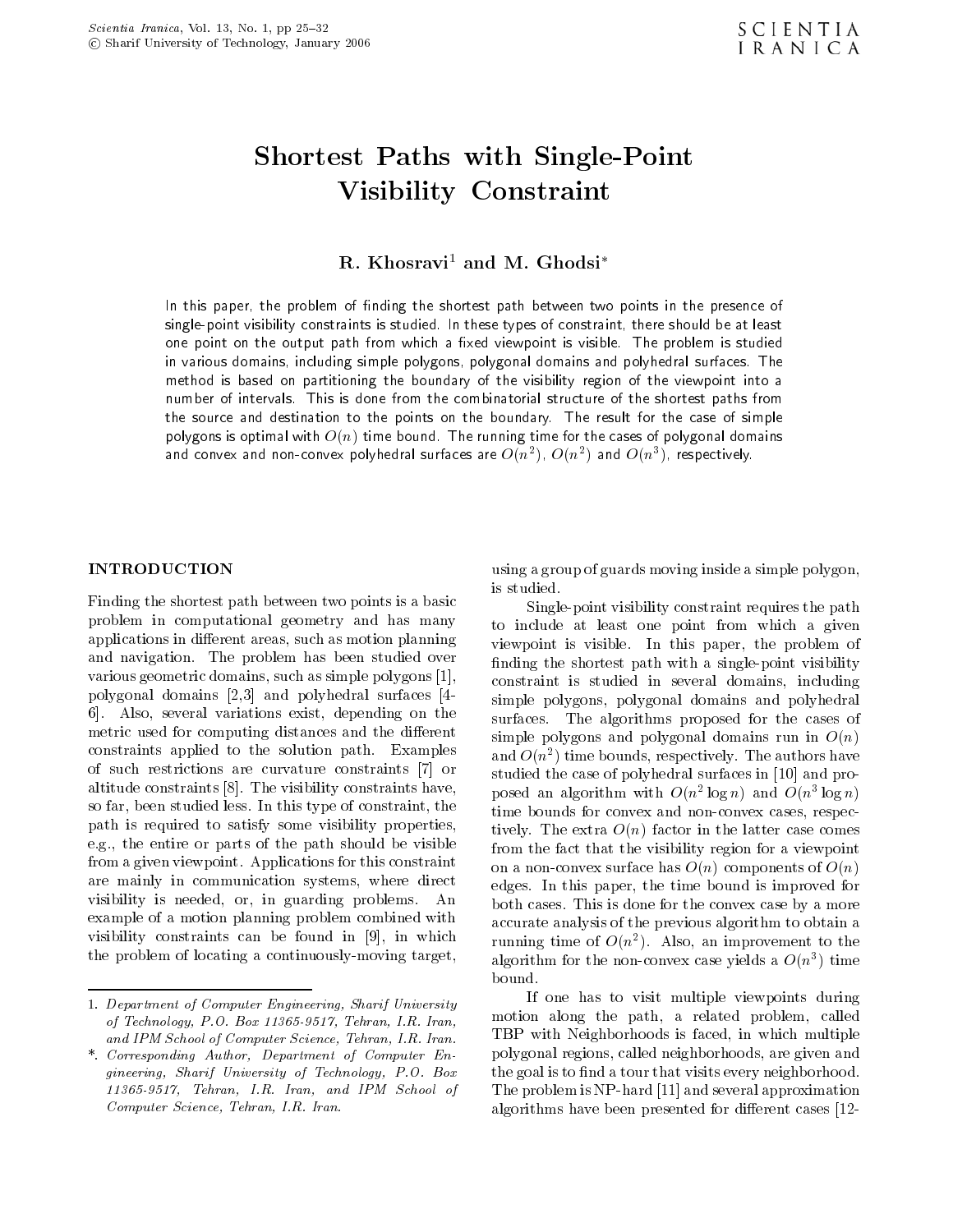The approaches used in this paper for different domains have a similar structure, so, they were formulated in a generic form in the following section. Then, issues specific to the cases of simple polygons, polygonal domains and polyhedral surfaces were discussed, respectively.

# GENERAL APPROACH

In this section, a general approach is considered for finding the shortest path between two points, with the constraint that at least one point on the path is visible from a given viewpoint. Let  $P$  be the geometric domain of the problem under consideration.  $\mathcal P$  is considered as a set of points,  $V_n$  as the visibility region of the given 5. viewpoint  $p \in \mathcal{P}$  and  $\mathcal{B}_p$  as the boundary of  $\mathcal{V}_p$ . In all domains considered in this paper,  $\mathcal{B}_p$  consists of a number of line segments. The set,  $\mathcal{P} = \mathcal{V}_p$ , consists of The a number of connected sets of points, called invisible  $\Phi$ regions of the domain.

A path between two points, s and t in  $P$ , is called  $a \, p$ -visible path, if it has a non-empty intersection with  $\bf{SIN}$ path, p-visible path, between s and t. Note that in For polygonal domains and polyhedral surfaces, there may be no "unique" shortest path between two points, so, there may be several shortest  $p$ -visible paths between  $s$  and  $t$  in those cases. In the authors algorithms, the concentration is on finding one of these paths. Let  $q$ be the first point visible from  $p$ , when walking along a shortest p-visible path from s to t. Obviously, q lies somewhere on  $\mathcal{B}_p$ , and the subpaths from s to q and  $\frac{1}{2}$  and the subpaths from  $q$  to  $t$  are locally optimal. So, the problem is reduced to finding a point  $q$  with this property.

The main idea of the algorithm is to partition  $\mathcal{B}_p$ into a set of intervals, such that for each interval,  $I$ , one can easily find the point,  $q(I) \in I$ , whose total shortest  $\frac{1}{2}$  distance to s and t is minimum among all points on I. Then,  $q$  is the one with the minimum total shortest distance.

To do this, the notion of interval of optimality is used, which has been previously used in works on this topic [4]. A connected set of points, I on  $\mathcal{B}_p$ , is an interval of optimality, with respect to a point,  $x \in \mathcal{P}$ , if the shortest paths from x to any point inside I have<br>a fixed combinatorial structure. The set of all such<br>intervals is denoted by  $L_x$ . When it is clear from the<br>context, one may use "interval" instead of the term of<br>" if the shortest paths from  $x$  to any point inside  $I$  have <sup>a</sup> xed combinatorial structure. The set of all such intervals is denoted by  $L_x$ . When it is clear from the context, one may use \interval" instead of the term of "interval of optimality". To partition  $\mathcal{B}_p$ ,  $L_s$  and  $L_t$  $\frac{1}{2}$  are computed and the endpoints of the intervals in the total

two sets are merged to obtain a set of intervals denoted by  $L_{s,t}$  (Figure 1).

Intervals in  $L_s$  (resp.  $L_t$ ) can be found by intersecting  $\mathcal{B}_p$  with the edges of the shortest path map of s (resp. t), although computing the entire set of intervals may not be necessary. For the case of polyhedral surfaces, <sup>a</sup> subdivision of the surface is used giving the same information as the shortest path map for the two-dimensional cases.

Based on the above definitions, the generic algorithm for computing shortest  $p$ -visible path between  $s$ and  $t$  is sketched as the following:

- 1. Compute Bp (or the relevant position of  $\mathbf{r}_j$ );
- 2. Compute the set  $L_{s,t}$  on the relevant subset of  $\mathcal{B}_p$ ;
- 3. For each interval  $I \in L_{s,t}$ , find the point  $q(I)$ , which has the minimum total distance from s and t;
- 4. Let  $q$  be the point with the minimum total distance from s and t among  $\{q(I) : I \in L_{s,t}\};$
- 5. Report a shortest path from  $s$  to  $q$  appended by a shortest path from  $q$  to  $t$ .

The first two steps in the above algorithm depend on the specic geometric domain of the problem, which is considered in the succeeding sections.

#### SIMPLE POLYGONS

For the case of simple polygons, many shortest path problems have linear algorithms, due to the fact that there is exactly one "taut-string" between any two points in <sup>a</sup> simple polygon that can be found using the dual of a triangulation for the polygon, which is a tree. In the method presented by Guibas et al. [1], one can construct the shortest path map of a given source point using a DFS traversal of the mentioned tree. The



 $-$  -  $\sim$  1. An interval of optimality I 2  $\sim$   $+$   $\sim$   $\sim$   $+$   $\sim$   $\sim$   $$ heavy solid line).  $q(I) \in I$  is the point with minimum total shortest path distance to <sup>s</sup> and t.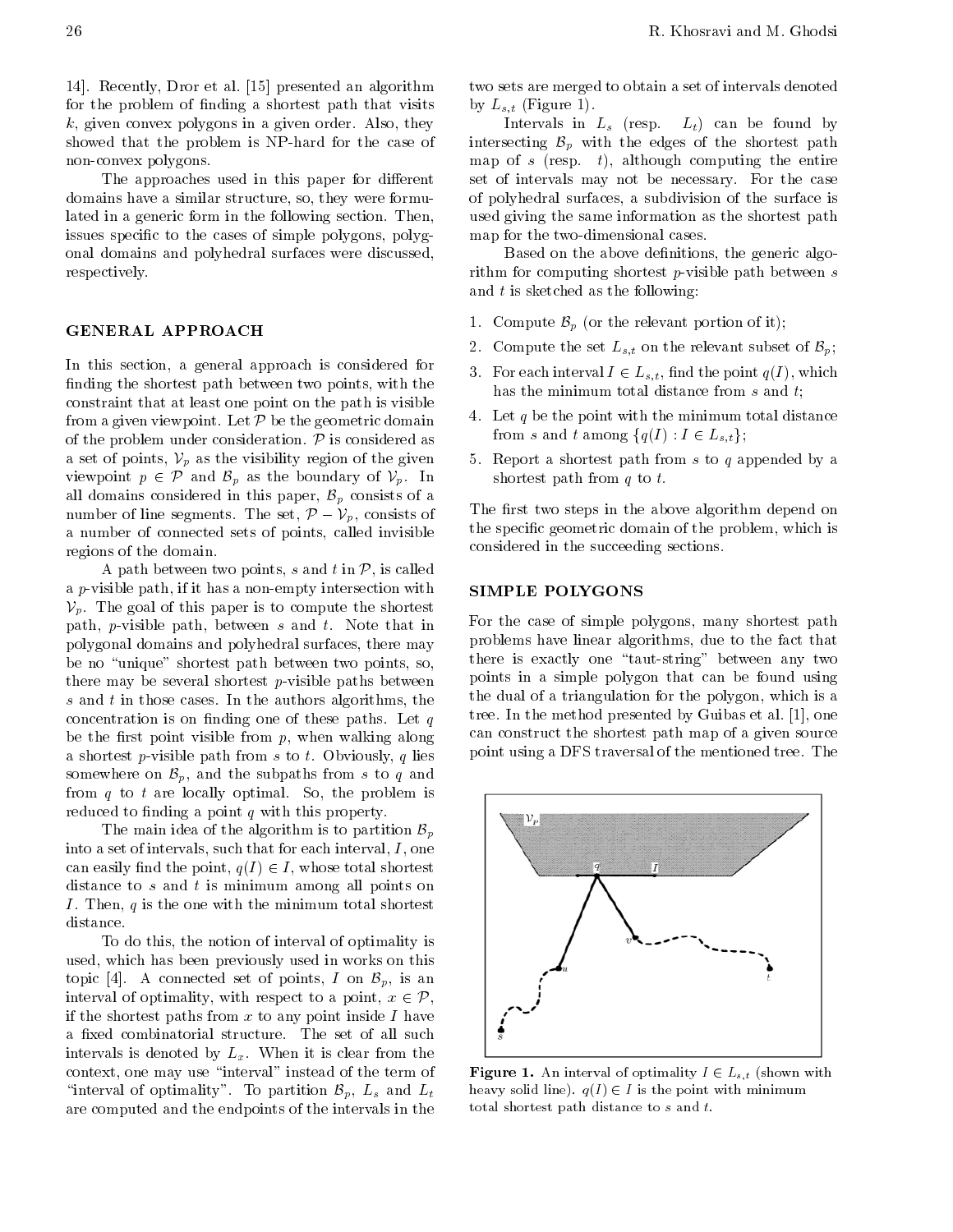method maintains <sup>a</sup> funnel-like structure during this traversal to construct the shortest path map. It will be considered how to use this structure to find the intervals of optimality on the relevant portion of  $\mathcal{B}_p$  $\mathbf{F}_{\text{max}}$  and  $\mathbf{F}_{\text{max}}$ in linear time.

In this case,  $P$  is supposed to be a simple polygon with *n* edges.  $B_n$  is also a simple polygon, whose edges are extensions of segments connecting  $p$  to the vertices of  $P$  visible from  $p$ . Hence, each edge of  $\mathcal{B}_p$  decomposes  $P$  into two parts, one contains  $V_p$  and the other is an invisible region (Figure 2). If either s or t lies inside or on the boundary of  $\mathcal{V}_p$ , the shortest path between s and t is already p-visible. The same is true if s and t lie in two different invisible regions (like the points  $x$  and  $z$  in Figure 2). This is due to the fact that the only way for the path to exit from an invisible region is to cross an edge of  $\mathcal{V}_p$ . So, one can assume that the points s and  $t$  are both in one invisible region. This invisible region  $t_{\text{time}}$ is named  $W$ . Note that testing the above conditions can be done in  $O(n)$  total time.

Based on the above assumption, the computations can be restricted to the relevant portion of  $\mathcal{B}_p$ , which is a single edge, e, common to  $V_n$  and W. It can be easily verified that in this case, the shortest p-visible path  $\frac{1}{h}$ does not enter  $\mathcal{V}_p$ , just touches  $\mathcal{V}_p$  and returns (like the path between x and y in Figure 2). The reason is  $\alpha$ . obvious, since one can take a shortcut along  $e$  between the point where the path enters  $\mathcal{V}_p$  and the point where it exits. So, the problem is to find the set of intervals  $\frac{100}{h}$ of optimality on the edge e.

Since the shortest path does not exit  $W$ , one can find the intervals on  $e$  easily using the shortest path algorithm of [1] to construct the shortest path map of a simple polygon.  $W$  is considered as the input polygon to the mentioned algorithm, with <sup>s</sup> as the source point. During the DFS traversal, the boundary edge,  $e$ , is finally, visited (Figure 3). Assuming the funnel-like structure maintained during the traversal has the form  $[u_l, u_{l-1}, \dots, u_1, w, w_1, \dots, w_k]$  at that



Figure 2. A simple polygon with a viewpoint <sup>p</sup> inside it. The shaded area is  $V_p$  and there are six invisible regions in the polygon. The shortest path between x and z is already p-visible, while the shortest p-visible path between x and y touches <sup>e</sup> and returns.



 $\blacksquare$  intervals of optimality on the edge e obtained by running a shortest path algorithm in the polygon  $W$ .

time, with  $a = u_0 = w_0$  as its cusp (thus,  $e = u_l w_k$ ), the rays emanating from  $u_i$  (resp. from  $w_i$ ) and passing through  $u_{i+1}$  (resp. through  $w_{i+d}$ ) partition e into  $k+l$  1 intervals. Each interval has the property where the last polygon vertex, on the shortest paths from <sup>s</sup> to all of its points, is the same. These intervals form the set,  $L_s$ .

Computing the set,  $L_{s,t}$ , for this case is now easy. One has to compute  $L_s$  and  $L_t$  using the method mentioned above, and a merging process is required to obtain  $L_{s,t}$  from the computed intervals. Assuming the shortest Euclidean distances from  $s$  and  $t$  to all vertices of  $P$  have alleged, the following lemma computed, the following lemma computed, the following lemma computed, the following lemma computed, the following lemma computed, the following lemma computed, the following lemma is obtained.

#### Lemma <sup>1</sup>

Let I be an interval in  $L_{s,t}$ . One can find the point  $q(I)$  on I with minimum total distance to s and t in constant time.

#### Proof

<sup>I</sup> has the property where the last vertices of the shortest paths from  $s$  and  $t$  to an arbitrary point on I are the same for all points of I. Let  $u$  (resp.  $v$ ) be the last vertex on the shortest paths to form <sup>s</sup> (resp. t) to the points of I. To find  $q(I)$ , v can be reflected about the line supporting  $I$  and the reflected point be connected to u. If the segment obtained in this way intersects  $I$ , the intersection point will be  $q(I)$ . Otherwise,  $q(I)$  will be one of the endpoints of I, depending on which side of <sup>I</sup> lies the intersection point between the segment and the line supporting  $I.\Box$ 

Based on the above discussions, the following steps are taken to compute the shortest  $p$ -visible path in a simple polygon:

- 1. If  $p$  is visible from either  $s$  or  $t$ , report the shortest path between <sup>s</sup> and t;
- 2. Compute the visibility polygon of  $p(\mathcal{V}_p)$ ;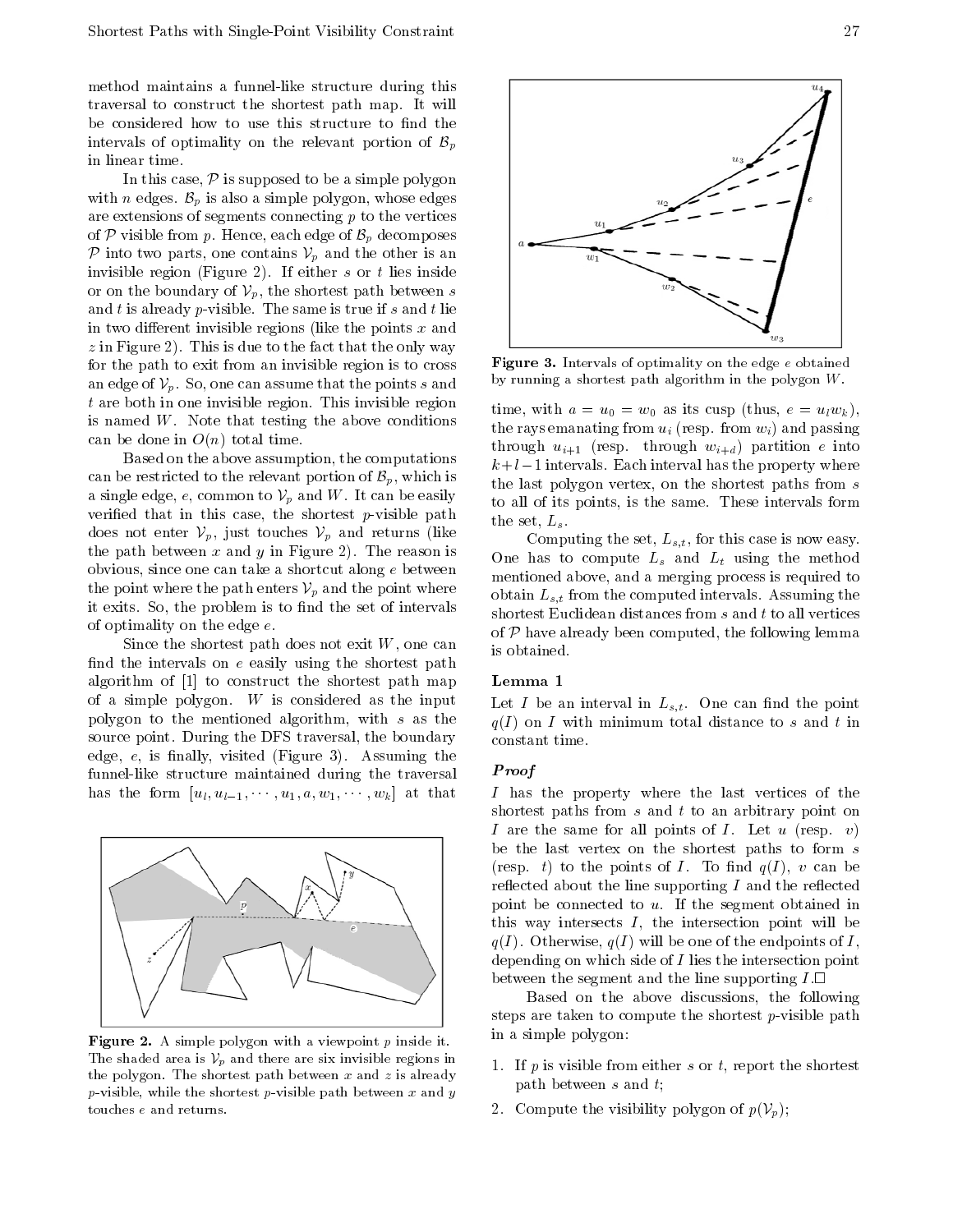- 3. Compute the invisible regions in which  $s$  and  $t$  lie;
- 4. If the invisible regions of  $s$  and  $t$  are different, report the shortest path between  $s$  and  $t$ , otherwise, name the invisible region in which both s and t lie, as  $W$ ;
- 5. Run the shortest path algorithm in the simple polygon  $W$  twice, assuming  $s$  and  $t$  as the source point each time. As the result of this step, the following information is generated:
	- $\frac{1}{\sqrt{2}}$  both s and t to every  $\frac{1}{\sqrt{2}}$  both s and t to every  $\frac{1}{\sqrt{2}}$ Pine Controller
	- $\sigma$  and Leipzig and Leipzig and Leipzig and Leipzig and Leipzig and Leipzig and Leipzig and Leipzig and Leipzig and Leipzig and Leipzig and Leipzig and Leipzig and Leipzig and Leipzig and Leipzig and Leipzig and Leipzig
- 6. Compute  $L_{s,t}$  by merging the end points of the intervals in  $L_s$  and  $L_t$ ;
- $7.7$  For each interval, I 2 Ls;t,  $P$  is the point  $P$  and  $P$  ,  $P$  is the point  $P$  of  $P$  is the point  $P$  is the point  $P$  is the point  $P$  is the point  $P$  is the point  $P$  is the point  $P$  is the point  $P$  is the p which has the minimum total distance from s and t. Let q be the point among all  $q(I)$  that has the minimum total distance;
- 8. Report the shortest path from s to q appended by the shortest path from  $q$  to  $t$ .

To analyze the running time of the algorithm, observe that the check in step 1 of the above algorithm can be easily done in linear time. Step 2 can be done using the linear time algorithm of Lee [16,17]. To compute the invisible region in which  $s$  (resp.  $t$ ) lies (step 3), one can traverse the boundary of the invisible region, starting from the intersection of the ps (resp. pt) directed half-line and the boundary of  $P$ . This can be done in linear time, assuming that the vertices of to the algorithm of Guibas et al.  $[1]$  twice which can be done can in  $O(n)$  time. Since the funnel structure is stored in a finger search tree  $[18]$ , which is based on the B-tree data structure, one can obtain the sorted list of intervals in  $L_s$  and  $L_t$  both in  $O(n)$  time. Therefore,  $L_{s,t}$  can be computed in linear time (step 6). Finally, the minimum point, q, can be computed in  $O(n)$  time, according to Lemma 1. Each step of the algorithm uses, at most,  $O(n)$  space, hence, the overall algorithm needs linear time and space. Thus, one has the following result for the case of simple polygons.

# Theorem <sup>1</sup>

Given a pair of points,  $s$  and  $t$ , and a viewpoint,  $p$ , inside a simple polygon, the shortest  $p$ -visible path from s to t inside the polygon can be computed in  $O(n)$ time and  $O(n)$  space.

#### POLYGONAL DOMAINS

In this case,  $P$  is supposed to be a polygonal domain with total number of *n* edges. The problem is to find and <sup>a</sup> shortest obstacle-avoiding p-visible path between <sup>s</sup> and t. It is assumed that the domain is bounded by a

given simple polygon with <sup>a</sup> number of (simple, nonoverlapping) polygonal obstacles inside. By free space, one means the set of points inside or on the bounding polygon minus the interior of the obstacles. The shortest path map of the free space can be computed using the algorithm of Hershberger and Suri [3], in the worst-case optimal time  $O(n \log n)$ , using  $O(n \log n)$ space, where  $n$  is the total number of vertices of the domain. The subdivision can be used to answer single-source shortest path queries, using classic pointlocation algorithms in logarithmic time.

As stated earlier, the main challenge in a particular domain is to find the set of intervals of optimality efficiently. Taking the same approach as the case of a simple polygon, one must find the invisible region in which s and t lie  $(W)$  and run a shortest path algorithm (such as  $[3]$ ) to construct the shortest path map of W and take the intervals made on the edges common to <sup>W</sup> and  $V_p$ . However, unlike the case of simple polygons, the boundary between W and  $V_n$  may consist of more than one edge. So, there may be cases where the only shortest p-visible path between s and t enters  $\mathcal{V}_p$  from one edge and exits from another, while s and t both lie in one invisible region,  $W$ , and the only shortest path between them lies completely inside  $W$  (Figure 4).

Based on the above observation, the general approach presented in the previous section is used without major modifications for the case of polygonal domains. To compute  $L_s$  and  $L_t$ , the shortest path map of the domain is computed twice, with respect to the points  $s$  and  $t$  and the intersections of the two maps are found with  $\mathcal{B}_p$ . To find the intersections, one  $\sum_{i=1}^{n}$  is come with  $\sum_{i=1}^{n}$  on the subdivision overlay, such as the algorithm of Finke and Hinrichs [19], which



Figure 4. The shortest p-visible path between <sup>s</sup> and <sup>t</sup> (shown with dots) crosses part of  $\mathcal{V}_p$  (lightshaded) while s and  $t$  are in one invisible region and the shortest path between them (dashed line) does not cross  $\mathcal{V}_p$ . Dark shaded polygons are obstacles.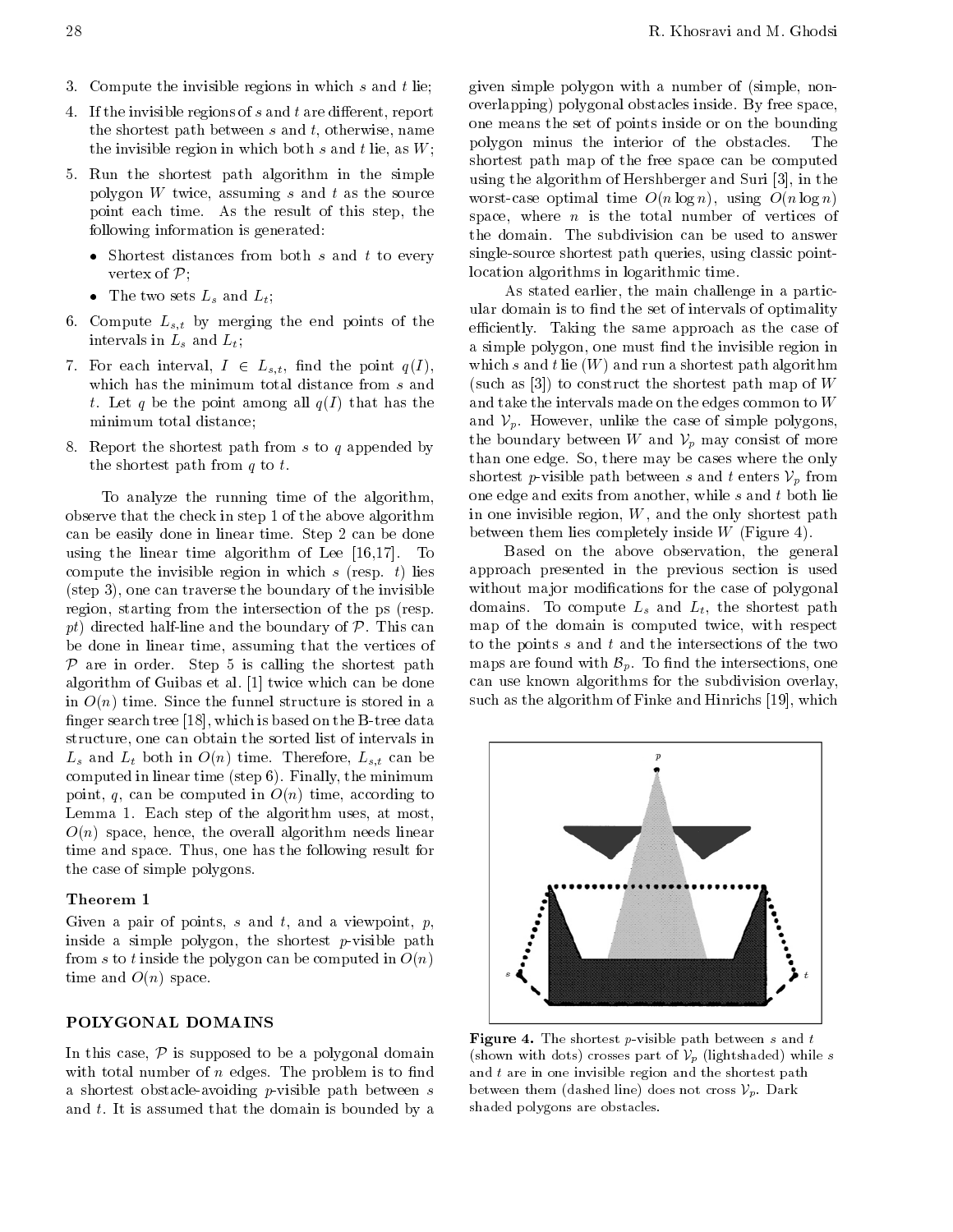solves the problem in optimal time,  $O(n + k)$ , where k is the number of intersections, which is  $O(n^2)$  in the worst case. So, the method computes  $L_s$  and  $L_t$  in  $O(n^2)$  time. Note that to compute  $L_{s,t}$ , one  $\overline{c_1}$ needs to merge the endpoints of the intervals in  $L_s$ and  $L_t$ , which requires having the intervals at each set in sorted order. The algorithm of Finke and Hinrichs produces the output subdivision in <sup>a</sup> quad view data structure [20], which allows ordered traversal of the intervals in  $L_s$  or  $L_t$ , using the operations provided for  $\mathcal{F} = (f_1, f_2, \dots, f_{k+1}),$  such that  $f_i$  is tedge-adjacent traversal of vertex rings and edge rings in the output subdivision.

Now, the running time of the algorithm is analyzed in this case. Computing the visibility polygon can be done using the optimal algorithm of Heffernan and Mitchell [21], which requires  $O(n + h \log h)$  time  $(h$  is the number of obstacles in the domain, which is  $O(n)$  in the worst case). Constructing the shortest path maps takes  $O(n \log n)$  time and the same space. Computing  $L_s$  and  $L_t$  is done in  $O(n^2)$ , based on the of preceding lemma. Finally, the minimum point,  $q$ , can be computed in  $O(n)$  time, since the size of  $L_{s,t}$  is  $\qquad t$  $O(n$  ) and the property stated in Lemma 1 holds in  $\mathcal{L}_{\text{ast}}$  is this case too. Thus, one has the following result for the case of polygonal domains.

# Theorem <sup>2</sup>

Given a pair of points, s and t, and a viewpoint,  $p$ , inside <sup>a</sup> polygonal domain, <sup>a</sup> shortest p-visible path, from <sup>s</sup> to <sup>t</sup> inside the free space, can be computed in  $\cup$  ( $n$   $\overline{\phantom{a}}$  ) time and the same space.

#### POLYHEDRAL SURFACES

In this section, the geometric domain of polyhedral surfaces, are considered, i.e.,  $P$  is the surface of a  $\frac{1}{2}$  polyhedron. In the case of a convex polyhedron, (po  $O(n)$  edges of P. In a non-convex case,  $V_n$  is a set  $\mathbb{P}$  is a set of possibly disconnected regions of total complexity through the set of possibly disconnected regions of total complexity of  $O(n^-)$ . As the complexity of the visibility region  $\epsilon$  gene of <sup>a</sup> point on <sup>a</sup> (possibly non-convex) polyhedron is quadratic in size and the algorithms for finding the visibility map are superquadratic in general [22], one assumes that the visibility region of the point to be seen is determined through a preprocessing stage and one focuses on finding a shortest  $p$ -visible path.

The problem of finding the shortest path between two points on the surface of <sup>a</sup> polyhedron is well studied. Especially, Chen and Han [5] presented <sup>a</sup> method for building a subdivision of the surface, which can be used for finding the shortest path from a fixed source to a given query point efficiently. The subdivision can be built in  $O(n)$  time. The best  $\square$ known algorithm for finding the shortest paths on polyhedral surfaces is in [6], which finds a shortest

# Shortest Paths on a Polyhedron

The related terminology borrowed from [4] is briefly reviewed. Two faces,  $f$  and  $f'$ , are said to be edgeadjacent if they share a common edge, e. A sequence of edge-adjacent faces is <sup>a</sup> list of one or more faces, to  $f_{i+1}$  (sharing a common edge  $e_i$ ). The (possibly empty) list of edges  $\varepsilon = (e_1, e_2, \dots, e_k)$  are referred to  $\sum_{i=1}^{\infty}$  are referred to as an edge sequence and the vertex of face  $f_1$  opposite  $e_1$  is referred to as the root of  $\varepsilon$  (Figure 5).

Each face has a two-dimensional coordinate system associated with it. If faces  $f$  and  $f'$  are edgeadjacent sharing edge  $e$ , the planar unfolding of face  $f'$  onto face f is defined as the image of points of  $f'$ , when rotated about the line through  $e$  into the plane of f, such that the points of  $f'$  fall on the opposite side of  $e$  to points of  $f$ . Extending this notation, it is said that an edge sequence  $\varepsilon = (e_1, e_2, \dots, e_k)$  is unfolded, as follows: Rotate  $f_1$  around  $e_1$  until its plane coincides with that of  $f_2$ ; rotate  $f_1$  and  $f_2$  around  $e_2$  until their plane coincides with that of  $f_3$ , continue in this way until all faces  $(f_1, f_2, \dots, f_k)$  lie in the plane of  $f_{k+l}$ .

It is said that a path  $\pi$  connects the edge sequence,  $\varepsilon = (e_1, e_2, \dots, e_k)$ , if  $\pi$  consists of segments which join interior points of  $e_1, e_2, \dots, e_k$  (in that order). A path  $\overline{\mathcal{P}}$  is called geodesic if it is locally optimal and cannot be shortened by small perturbations. The following lemma (taken from [4]) characterizes such paths.

#### Lemma <sup>2</sup>

The general form of a geodesic path is a path which goes through an alternating sequence of vertices and (possibly empty) edge sequences, such that the unfolded image of the path along any edge sequence is a straight line segment and the angle of the path passing through a vertex is greater than, or equal to,  $\pi$ . The general form of an optimal path is the same as that of a geodesic path, except that no edge can appear in more than one edge sequence and each edge sequence must be simple.



Figure 5. Shortest path from <sup>s</sup> to <sup>t</sup> unfolded along its edge sequence.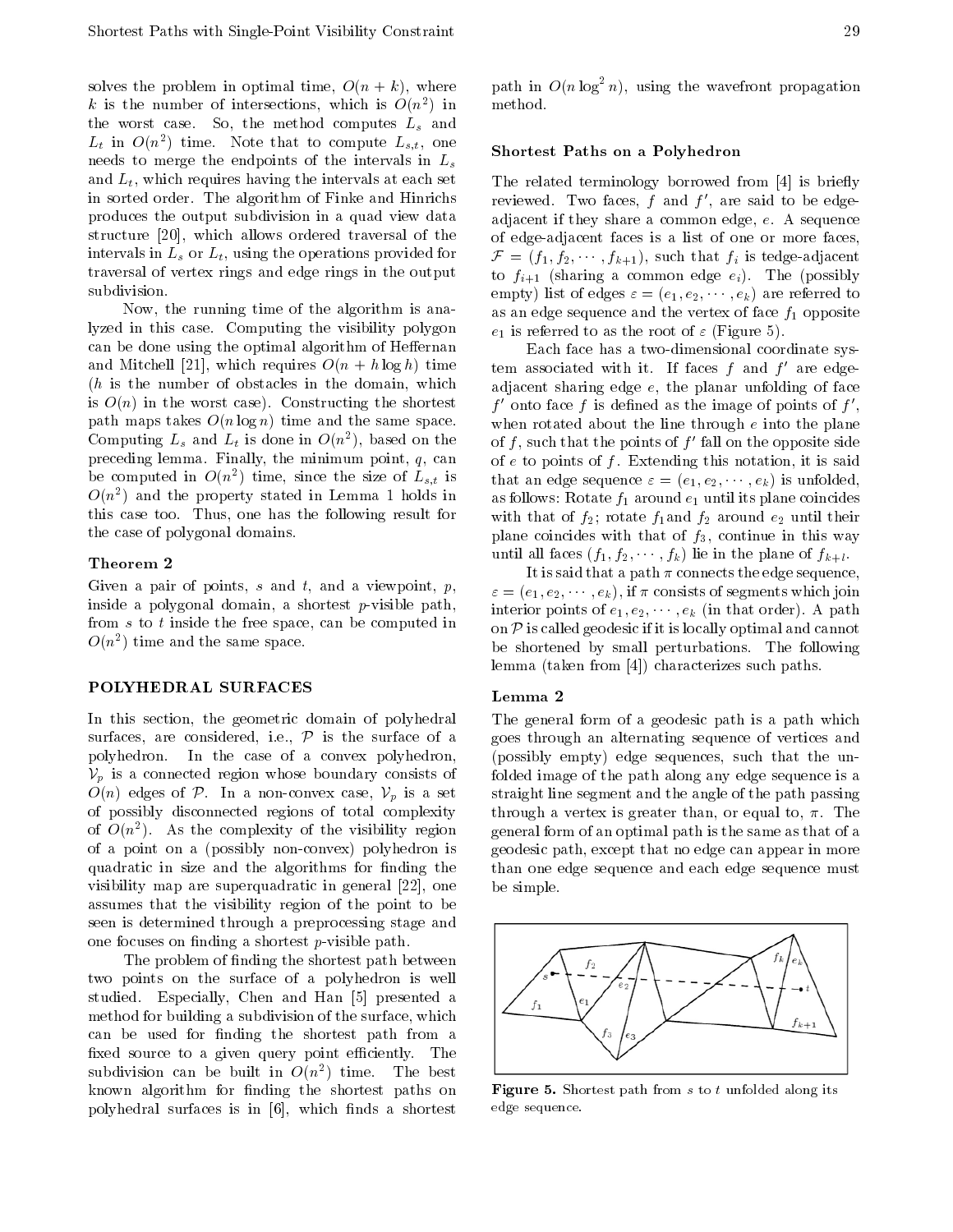#### Computing the Shortest p-Visible Paths

Consider a maximal set of points on  $\mathcal{B}_p$  whose shortest paths to a point,  $x$ , connect the same edge sequence. Such points form an interval that belongs to  $L_x$ . The set,  $L_{x,y}$ , is defined similarly (Figure 6).

To compute the set,  $L_x$ , a subdivision presented in [5] is used, which decomposes the surface to <sup>a</sup> number of regions such that a shortest path from  $x$ to a point inside one region has a fixed combinatorial structure (i.e., connects the same edge-sequence). This subdivision plays <sup>a</sup> role similar to that of <sup>a</sup> shortest path map in two dimensions. To obtain the subdivision, the surface of  $P$  is cut along the shortest paths from x to all the vertices of  $\mathcal P$ . The resulting surface can P. The resulting surface can be laid out on a common plane. The layout obtained in this manner is called the inward layout of  $P$  (also called  $\frac{m}{23}$ ). The vertices of this polygon are the vertices of  $P$ , together with the images of the source  $\frac{1}{2}$ , the source of the source of the images of the source of the source of the source of the source of the source of the source of the source of the source of the source of the source of the source of the source of the shortest paths from the source to the vertices of  $P$ . A subdivision of the inward layout can be obtained by constructing the Voronoi diagram on the layout, with respect to the images of the source point (Figure 7). This subdivision has the property where the points in the same region are closer to the corresponding image of the source than to other images and their shortest paths from the source pass through the same edge sequence. The set,  $L_x$ , is obtained by intersecting  $\mathcal{B}_p$  with the edges of the subdivision mentioned above, considering  $x$  as the source point.

To bound the number of intervals in  $L_x$ , observe that the subdivision has two kinds of edge that are to be intersected with  $\mathcal{B}_p$ : The shortest paths to vertices  $\begin{bmatrix} \text{cuts} \text{and} \text{the edges of the Voronoi diagram (rides)}. \end{bmatrix}$ The number of these edges is  $O(n)$ . In the convex case, the edges of  $\mathcal{B}_p$  are the edges of  $\mathcal P$  too and may have  $O(n^2)$  intersections with cuts and ridges in the worst  $\left| \right|^{(n)}$ 



**Figure 6.** *ab* is an interval in  $L_x$  and cb is an interval in  $W$  $L_{x,y}$ .



Figure 7. The inward layout of a box. Solid lines are the edges of the subdivision that are part of polyhedron edges. Dashed lines are edges of the Voronoi diagram (ridges) and dotted lines are shortest paths from images of the source to vertices (cuts).



**Figure 8.** Constructing a convex polyhedron wiht  $O(n<sup>2</sup>)$  $\blacksquare$ intervals.

case. In contrast, for the non-convex polyhedra,  $\mathcal{B}_p$  has  $O(n)$  components, each with  $O(n)$  edges, which are not necessarily parts of the edges of  $P$ . In this case, each component may have  $O(n^2)$  intersections with cuts and ridges, resulting in  $O(n)$  intersections in general. So, the size of  $L_x$  will be  $O(n)$  in convex and  $O(n)$  in non-convex cases. Note that it can be shown that these bounds are tight (Figure 8 shows a convex case).

For the non-convex case, the inward layout may overlap itself. The algorithm for computing the Voronoi diagram, in this case, is slightly different and is given in [5]. In this case, an interval in  $L_x$  has the property where there is a vertex,  $v$ , of the polyhedron, such that every shortest path from  $x$  to a point on the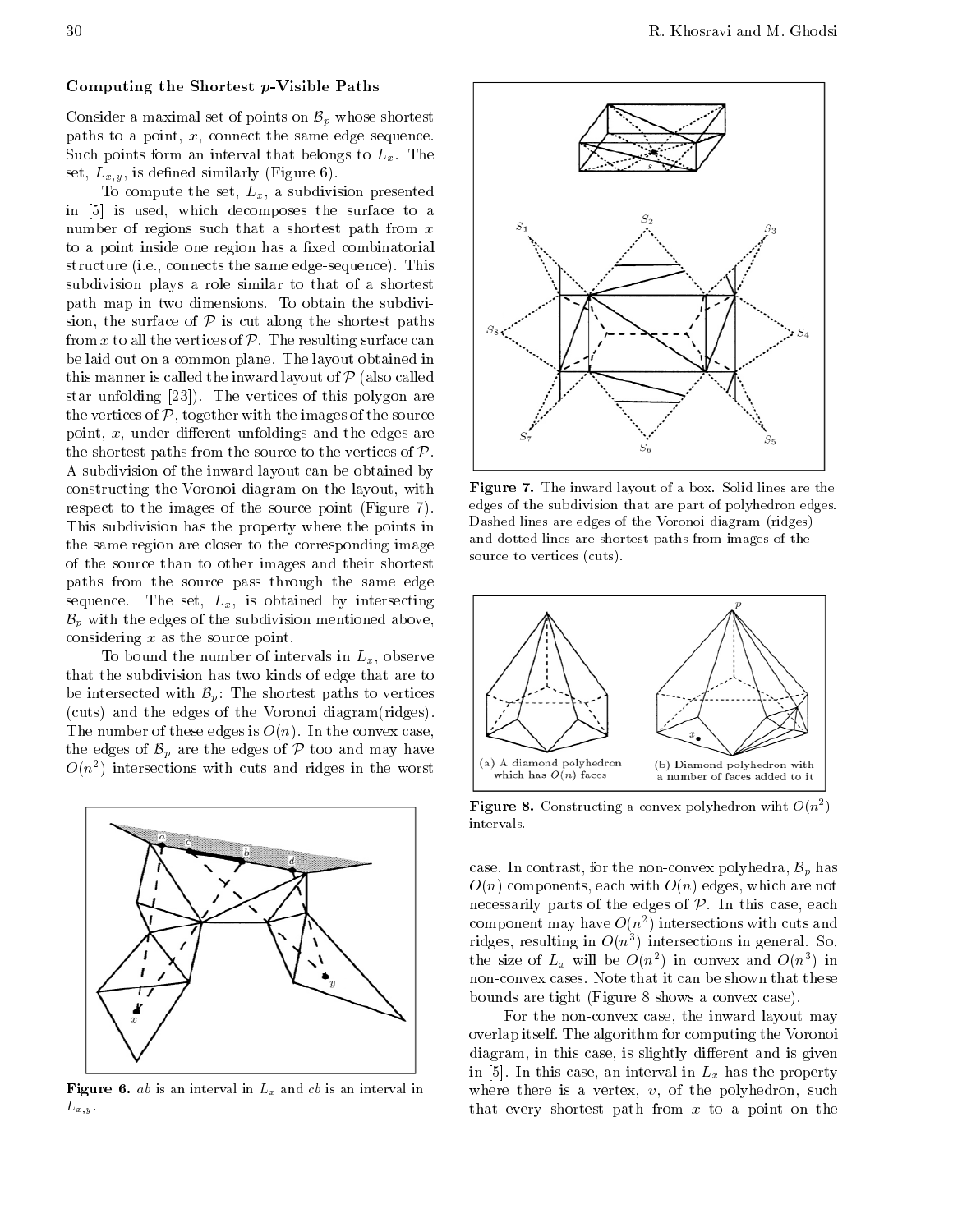interval passes through  $v$  as the last vertex and the edge sequence from  $v$  to points on the interval is the same. As the first part of the path is fixed among the points on the interval, given an interval,  $I \in L_{s,t}$ , one can still find the point,  $q(I)$ , whose total distance from time using s and  $t$  is minimum in constant time, provided that, when computing the intervals, the distance is stored to the pseudo-source associated with the interval.

Following the general approach stated before, these steps are to be taken to compute a shortest  $p$ visible path between  $s$  and  $t$ :

- 1. If p is visible from either s or t, report a shortest Euclidean path between <sup>s</sup> and t;
- 2. Run a shortest path algorithm on the surface  $\mathcal P$ twice, assuming  $s$  and  $t$  as the source point each time, to find the shortest distance from both  $s$  and t to every vertex of  $P$ . As a result of this step, two subdivisions of the surface are built, with respect  $O(r)$ to <sup>s</sup> and t;
- 3. Compute the set  $L_{s,t}$ ;
- 4. For each interval,  $I \in L_{s,t}$ , find the point,  $q(I)$ , which has the minimum total distance from  $s$  and point t. Let q be the point among all  $q(I)$  that has the minimum total distance;
- 5. Report a shortest path from s to q, appended by a shortest path from  $q$  to  $t$ .

To analyze the running time of the algorithm, observe that the check in step 1 of the above algorithm can be done in time proportional to the size of the visibility region, which isless than the time bounds stated for the whole algorithm. Computing the subdivisions, with respect to s and t, takes  $O(n^{-})$  time for both cases  $\qquad \qquad$ (step 2). Analyzing step 3 (computing  $L_{s,t}$ ) should be done separately for the cases of convex and non-convex polyhedra.

For the convex case,  $V_p$  consists of one or more faces of the polyhedron, so its boundary consists of  $\frac{d}{dx}$ polyhedron edges. Hence, for an arbitrary  $x$ , the size of  $L_x$  will be  $O(n^-)$ . Using the algorithm of Chen and  $\text{man}, \text{ one can find these interest as in } \mathcal{O}(n^2)$  time, since the algorithm keeps track of the intersection of shortest paths to vertices with the edges of the polyhedron. Furthermore, the intervals obtained in this way are in sorted order, since the algorithm keeps the shortest paths to the vertices sorted in angular order around the source point,  $x$ . Hence, the total time to find  $L_s$ and  $L_t$  is  $O(n^-)$ , in this case. Computing  $L_{s,t}$  is done  $\qquad$ by merging the endpoints of the intervals in  $L_s$  and  $L_t$ , which also needs  $O(n^2)$  time.

For the non-convex case,  $\mathcal{V}_p$  may be disconnected, with a total complexity of  $O(n^2)$  edges (not necessarily parts of the edges of  $P$ ). In this case, one cannot E use the information about the intersections between  $\overline{N}$ 

the edges of  $\mathcal{B}_p$  with those of  $\mathcal P$  obtained by the shortest path algorithm. To compute  $L_x$ , one needs to intersect the edges of  $\mathcal{B}_p$  with cuts and ridges, yielding to a maximum of  $O(n^{\frac{1}{3}})$  intervals. This takes  $O(n^3)$ time using the same method as the case of polygonal domains. I nus, finding  $L_{s,t}$  can be done in  $O(n^+)$  time.

Finally, the minimum point,  $q$ , can be computed in  $O(n<sup>2</sup>)$  (resp.  $O(n<sup>2</sup>)$ ) time for the convex (resp. nonconvex) case. It can be easily veried that the space complexity of the algorithm is  $O(n^2)$  (resp.  $O(n^2)$ ). Thus, the following result is obtained for the case of polyhedral surfaces:

# Theorem <sup>3</sup>

 $\mathcal{V}_n$  visibility region of the viewpoint,  $\mathcal{V}_n$ , Given a pair of points,  $s$  and  $t$ , a viewpoint,  $p$ , and the a polyhedron, a shortest p-visible path from s to t can be computed in  $O(n^2)$  time for the convex case and  $O(n^2)$  time for the non-convex case.

#### **CONCLUSION**

The problem of finding a shortest path between two points with single-point visibility constraint is studied in various domains summarized in Table 1. The time bound for the first case is the same as the bound for the standard shortest path problem (without constraint), so this bound cannot be improved any further. However, the case of polygonal domains and polyhedral surfaces may be improved. The case for polygonal domains can be studied further to see if it is not necessary to construct the entire set of intervals of optimality. Also, it is possible to improve the case for the polyhedral surfaces, due to the existence of the subquadratic algorithm of Kapoor [6] for finding the shortest paths on polyhedral surfaces, which uses the wavefront propagation method.

There may be several extensions that can be considered. One extension is to use other metrics for distance computations (e.g., link-distance or weighted region) while having the visibility constraints. For some cases, it is possible to use the same framework as used in the current paper, i.e. constructing shortest path maps according to the metric used and finding the set of intervals of optimality on the boundary. However, it is possible that for some metric, there may be more specific and more efficient algorithms.

Table 1. Summary of time and space complexity of the algorithm in various domains.

| Domain                         | Time     | <b>Space</b> |
|--------------------------------|----------|--------------|
| Simple polygons                | O(n)     | O(n)         |
| Polygonal domains              | $O(n^2)$ | $O(n^2)$     |
| Convex polyhedral surfaces     | $O(n^2)$ | $O(n^2)$     |
| Non-convex polyhedral surfaces | $O(n^3)$ | $O(n^3)$     |